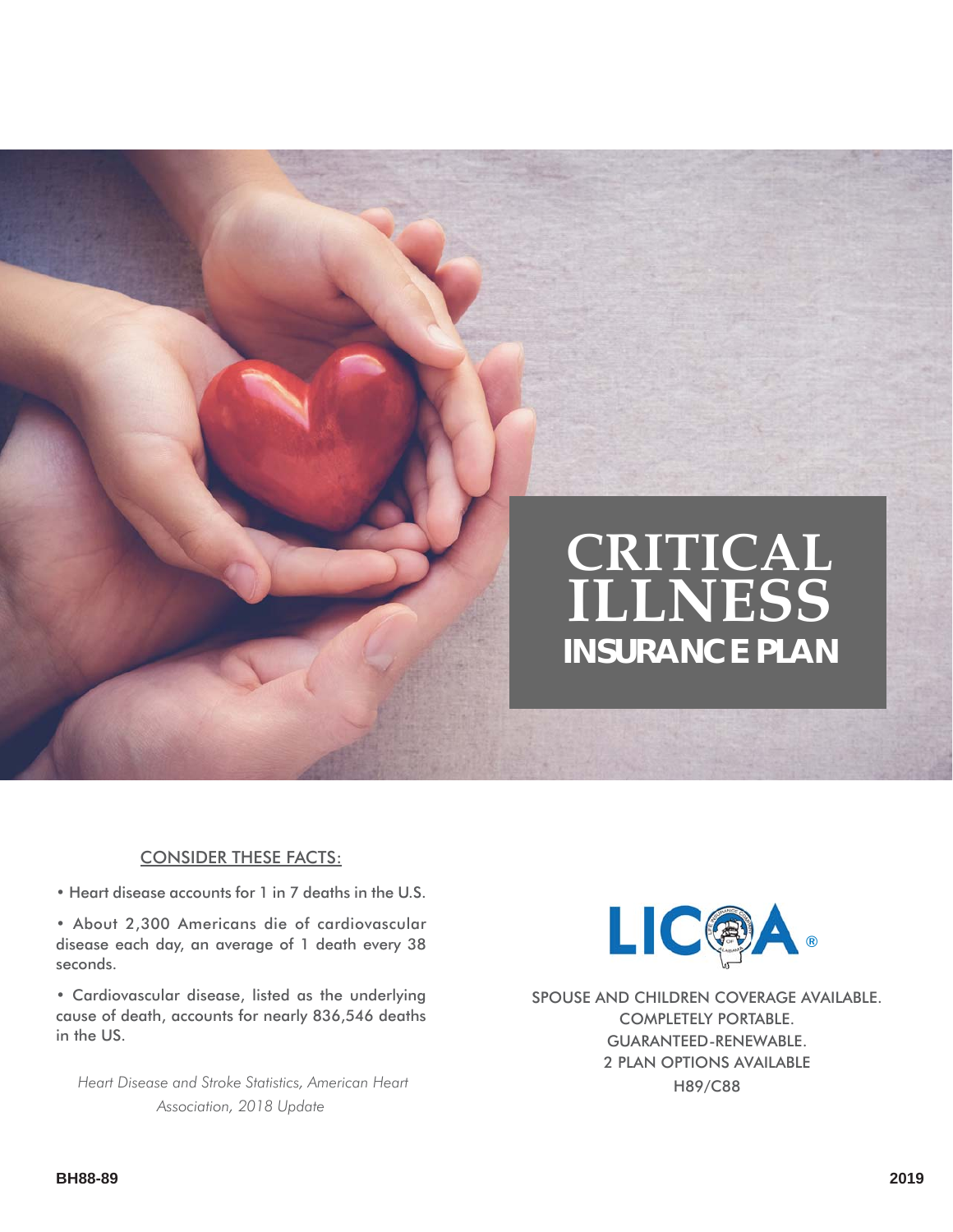| <b>BENEFIT</b>                                                        | <b>AMOUNT</b>             | PLAN 1 (H89) ADDITIONAL BENEFIT INFORMATION                                                                                                                                                                                                                                                                                                                                                                                                                                                                                                                                                                                                       |
|-----------------------------------------------------------------------|---------------------------|---------------------------------------------------------------------------------------------------------------------------------------------------------------------------------------------------------------------------------------------------------------------------------------------------------------------------------------------------------------------------------------------------------------------------------------------------------------------------------------------------------------------------------------------------------------------------------------------------------------------------------------------------|
|                                                                       |                           | SPOUSE 50%, CHILDREN 25% OF FACE AMOUNT SELECTED                                                                                                                                                                                                                                                                                                                                                                                                                                                                                                                                                                                                  |
| <b>HEART</b><br><b>ATTACK</b>                                         | 100%<br>of Face<br>Amount | Heart Attack means an Acute Myocardial Infarction resulting in death of heart muscle<br>due to inadequate blood supply. All of the following criteria for acute myocardial<br>infarction must be satisfied: medical documentation of typical clinical symptoms, for<br>example, central chest pain; and diagnostic increase of specific cardiac markers or<br>elevated cardiac enzymes; and new electrocardiographic changes consistent with an<br>Acute Myocardial Infarction; and the Critical Illness Diagnosis of an Acute Myocardial<br>Infarction must be made by a legally licensed Physician during your lifetime and not<br>post mortem. |
| <b>CORONARY</b><br><b>ARTERY</b><br><b>BY-PASS</b><br><b>GRAFTING</b> | 25%<br>of Face<br>Amount  | Coronary Artery Bypass Grafting means major open heart surgery requiring median<br>sternotomy (division of the breast bone) to correct narrowing or blockage of one or<br>more coronary arteries with bypass grafts. Procedures that do not require median<br>sternotomy are excluded, including but not limited to, minimally invasive, endoscopic,<br>and "keyhole" heart surgery; balloon and laser angioplasty; stent procedures; and<br>atherectomy.                                                                                                                                                                                         |
| <b>CORONARY</b><br><b>ARTERY</b><br><b>ANGIOPLASTY</b>                | 10%<br>of Face<br>Amount  | Coronary Artery Angioplasty means balloon angioplasty; laser angioplasty; angioplasty<br>and stent placement; or atherectomy; to correct narrowing or blockage of one or<br>more coronary arteries.                                                                                                                                                                                                                                                                                                                                                                                                                                               |
| <b>STROKE</b>                                                         | 100%<br>of Face<br>Amount | Stroke means death of brain tissue due to an acute cerebrovascular event. All of the<br>following criteria for stroke must be satisfied: clinical evidence of infarction of brain<br>tissue, or intracranial or subarachnoid hemorrhage; and clear evidence on a CT, MRI<br>or similar imaging technique that a stroke has occurred; and permanent neurologic<br>deficit measured 30 days or more after the event that results in a score of 2 or higher<br>on the Modified Rankin Scale for stroke outcome; and the Critical Illness Diagnosis<br>must be made by a legally licensed Physician during your lifetime and not post mortem.         |
| <b>KIDNEY</b><br><b>FAILURE</b>                                       | 100%<br>of Face<br>Amount | Kidney Failure means chronic irreversible failure of both kidneys to function, as a result<br>of which either regular renal or peritoneal dialysis, or renal transplant is initiated. The<br>Critical Illness Diagnosis must be made by a legally licensed Physician during your<br>lifetime and not post mortem.                                                                                                                                                                                                                                                                                                                                 |
| <b>MAJOR</b><br><b>ORGAN</b><br><b>TRANSPLANT</b>                     | 100%<br>of Face<br>Amount | Major Organ Transplant means human to human organ transplant from a donor to<br>the Insured of: bone marrow (solely for treatment of cancer or bone marrow failure),<br>or transplant of an entire kidney, liver, heart, lung, or pancreas. Transplant of any<br>other organs, parts of organs, tissues or cells are excluded.                                                                                                                                                                                                                                                                                                                    |
| <b>HEART</b><br><b>HEALTH</b><br><b>SCREENING</b>                     | \$100<br>per year         | Pays an indemnity benefit of \$100 per calendar year, per covered person for the<br>following Wellness Tests which are performed 30 days or more after the policy effective<br>date. • CAT Scan • Electrocardiogram • MRI (magnetic resonance imaging) • Chest<br>X-ray • Heart Catheterization • Echocardiograms • Neuroimaging Studies • Blood<br>tests to confirm elevated cardiac enzymes . Thallium scan . Angiograms                                                                                                                                                                                                                        |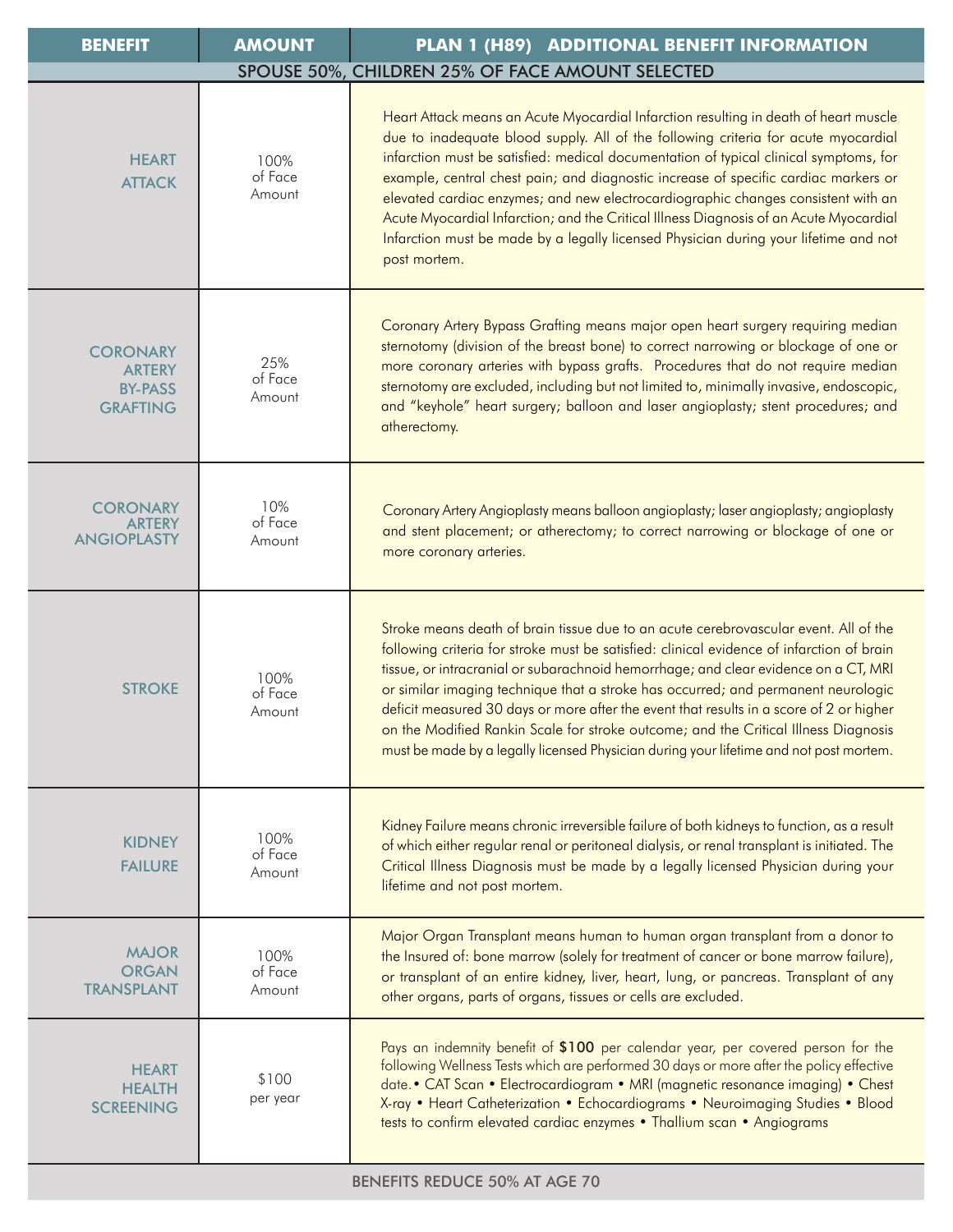| <b>BENEFIT</b>                                                                                  |             | <b>AMOUNT</b><br>PLAN 2 (C88) ADDITIONAL BENEFIT INFORMATION |                           |                         |                                                                                                                                                                                                                                                                                                                                                                                                                                                                                                                                                                                                                                                                                                                                                                                                                                                                                                                                                                                                                                                                                                                                                                                                                                         |                                                                                                                                                                                                                                                                                                                                                                                                                                                                                                                                                                                                                                                                                                                                                                                                            |  |  |  |
|-------------------------------------------------------------------------------------------------|-------------|--------------------------------------------------------------|---------------------------|-------------------------|-----------------------------------------------------------------------------------------------------------------------------------------------------------------------------------------------------------------------------------------------------------------------------------------------------------------------------------------------------------------------------------------------------------------------------------------------------------------------------------------------------------------------------------------------------------------------------------------------------------------------------------------------------------------------------------------------------------------------------------------------------------------------------------------------------------------------------------------------------------------------------------------------------------------------------------------------------------------------------------------------------------------------------------------------------------------------------------------------------------------------------------------------------------------------------------------------------------------------------------------|------------------------------------------------------------------------------------------------------------------------------------------------------------------------------------------------------------------------------------------------------------------------------------------------------------------------------------------------------------------------------------------------------------------------------------------------------------------------------------------------------------------------------------------------------------------------------------------------------------------------------------------------------------------------------------------------------------------------------------------------------------------------------------------------------------|--|--|--|
|                                                                                                 |             |                                                              |                           |                         | SPOUSE 50%, CHILDREN 25% OF FACE AMOUNT SELECTED                                                                                                                                                                                                                                                                                                                                                                                                                                                                                                                                                                                                                                                                                                                                                                                                                                                                                                                                                                                                                                                                                                                                                                                        |                                                                                                                                                                                                                                                                                                                                                                                                                                                                                                                                                                                                                                                                                                                                                                                                            |  |  |  |
| <b>INVASIVE</b><br><b>CANCER</b>                                                                |             |                                                              | 100%<br>of Face<br>Amount |                         | Invasive Cancer means any Cancer with the exception of the following Cancers that are<br>excluded: Chronic lymphocytic leukemia that has not progressed to at least Rai stage<br>I; All tumors or conditions that are histologically described as nonmalignant, benign,<br>Premalignant, noninvasive, dysplasia (all grades) or Carcinoma In Situ. All skin cancers,<br>unless there is a metastasis, or the tumor is a malignant melanoma of greater than<br>1.0 mm maximum thickness (regardless of Clark level or ulceration) as determined by<br>histological examination using the Breslow method. Prostate cancer, unless histologically<br>classified as Gleason score 7 or greater, or TNM classification T1bN0M0 or greater.<br>Papillary carcinoma of the thyroid (1 cm or less in diameter) and confined to the thyroid;<br>also known as microcarcinoma of the thyroid, and, Noninvasive papillary cancer of the<br>bladder histologically described as TNM classification TaN0M0 or lower. Evidence of<br>cancer cells or cancer genetic material detected by molecular or biochemical probes<br>only (including but not limited to proteomic or DNA/RNA-based techniques) with no<br>lesion amenable to tissue diagnosis. |                                                                                                                                                                                                                                                                                                                                                                                                                                                                                                                                                                                                                                                                                                                                                                                                            |  |  |  |
| <b>NON-INVASIVE</b><br><b>CANCER</b>                                                            |             |                                                              | 10%<br>of Face<br>Amount  |                         | Non-Invasive Cancer means and is limited to the following: Chronic lymphocytic<br>leukemia that has not progressed beyond Rai stage 0. Carcinoma In Situ. Early stage<br>melanoma, which for the purposes of this Policy, means a malignant melanoma of up<br>to 1.0 mm maximum thickness (regardless of Clark level or ulceration) as determined by<br>histological examination using the Breslow method; Early stage prostate cancer, which<br>for the purposes of this Policy, means a localized cancer histologically classified as<br>Gleason score 6 or less, and TNM classification T1 aN0M0; Papillary microcarcinoma<br>of the thyroid, which for the purposes of this Policy means a papillary carcinoma of the<br>thyroid (1 cm or less in diameter) and confined to the thyroid; Noninvasive papillary<br>cancer of the bladder histologically described as TNM classification TaN0M0                                                                                                                                                                                                                                                                                                                                       |                                                                                                                                                                                                                                                                                                                                                                                                                                                                                                                                                                                                                                                                                                                                                                                                            |  |  |  |
| <b>CANCER</b><br><b>HEALTH</b><br><b>SCREENING</b>                                              |             |                                                              | \$100<br>per year         |                         | Pays an indemnity benefit of \$100 per calendar year, per covered person for the<br>following Wellness Tests which are performed 30 days or more after the policy<br>effective date. • Mammogram • Pap Smear • Thin Prep • Colonoscopy • Biopsy •<br>Flexible Sigmoidoscopy• Breast Ultrasound • Testicular Ultrasound • Thermography<br>• Virtual Colonoscopy• Serum Protein Electrophoresis • Hemoccult Stool Specimen<br>(lab confirmed) • Breast MRI (magnetic resonance imaging) • CA15-3 (blood test for<br>breast Cancer tumor) • PSA (blood test for prostate Cancer)                                                                                                                                                                                                                                                                                                                                                                                                                                                                                                                                                                                                                                                           |                                                                                                                                                                                                                                                                                                                                                                                                                                                                                                                                                                                                                                                                                                                                                                                                            |  |  |  |
| <b>OPTIONAL HOSPITAL INTENSIVE CARE BENEFIT</b>                                                 |             |                                                              |                           |                         |                                                                                                                                                                                                                                                                                                                                                                                                                                                                                                                                                                                                                                                                                                                                                                                                                                                                                                                                                                                                                                                                                                                                                                                                                                         |                                                                                                                                                                                                                                                                                                                                                                                                                                                                                                                                                                                                                                                                                                                                                                                                            |  |  |  |
| <b>HOSPITAL</b>                                                                                 | YOUR CHOICE |                                                              |                           |                         |                                                                                                                                                                                                                                                                                                                                                                                                                                                                                                                                                                                                                                                                                                                                                                                                                                                                                                                                                                                                                                                                                                                                                                                                                                         | Pays for Hospital Intensive Care Unit                                                                                                                                                                                                                                                                                                                                                                                                                                                                                                                                                                                                                                                                                                                                                                      |  |  |  |
| <b>INTENSIVE CARE</b><br><b>HIGHEST LEVEL</b><br><b>STEP DOWN UNIT</b><br><b>TRIPLE BENEFIT</b> |             | \$600<br>\$300<br>\$1,800                                    | \$450<br>\$225<br>\$1,350 | \$300<br>\$150<br>\$900 | No Lifetime<br>Maximum                                                                                                                                                                                                                                                                                                                                                                                                                                                                                                                                                                                                                                                                                                                                                                                                                                                                                                                                                                                                                                                                                                                                                                                                                  | Confinement. Pays a benefit of one-half $(\frac{1}{2})$ the<br>amount selected per day for Confinement in a<br>"Step Down" Hospital Intensive Care Unit. Pays<br>Triple the amount selected per day for Intensive<br>Care Confinement which occurs within 48 hours<br>of an accident in which any covered insured is<br>the operator or passenger of; an automobile,<br>motor home, bus, motorcycle, or any truck with<br>a load capacity of 2,000 pounds or less or as<br>a fare paying passenger on any vehicle, boat,<br>ship, aircraft, or train, or a school bus operated<br>by or under the direction and supervision of<br>school authorities. Benefits are payable from<br>the first day of confinement due to injury or<br>due to illness to include congenital anomalies<br>of newborn children. |  |  |  |
|                                                                                                 |             |                                                              |                           |                         |                                                                                                                                                                                                                                                                                                                                                                                                                                                                                                                                                                                                                                                                                                                                                                                                                                                                                                                                                                                                                                                                                                                                                                                                                                         |                                                                                                                                                                                                                                                                                                                                                                                                                                                                                                                                                                                                                                                                                                                                                                                                            |  |  |  |